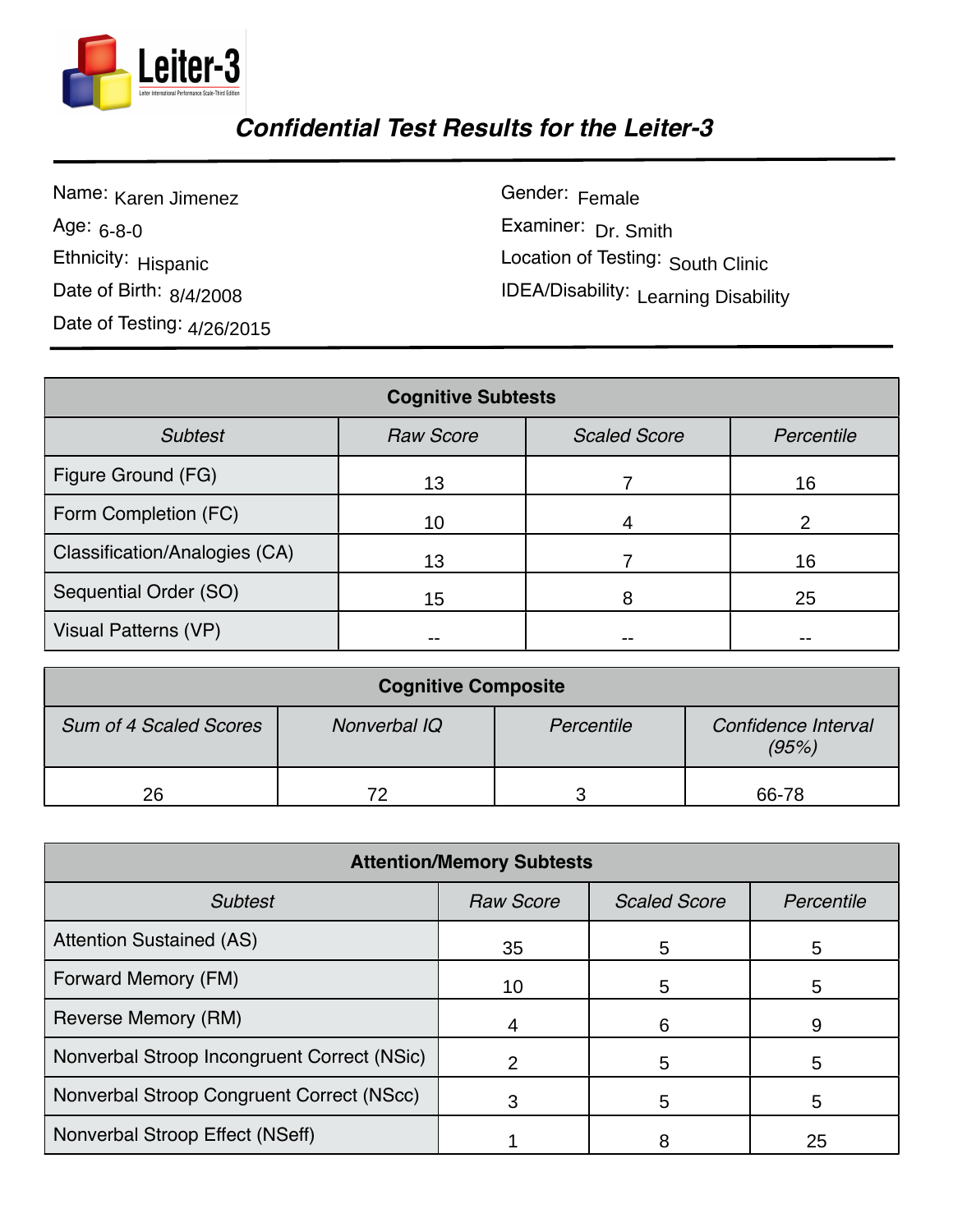| <b>Attention Memory Composites</b> |                                          |                        |            |                              |  |  |  |
|------------------------------------|------------------------------------------|------------------------|------------|------------------------------|--|--|--|
|                                    | Composite Domains   Sum of Scaled Scores | <b>Composite Score</b> | Percentile | Confidence Interval<br>(95%) |  |  |  |
| Nonverbal Memory                   |                                          |                        | 6          | 71-83                        |  |  |  |
| <b>Processing Speed</b>            | 10                                       | 74                     |            | 68-80                        |  |  |  |

| <b>Supplemental Attention/Memory Scores</b>   |                  |                     |            |  |  |  |
|-----------------------------------------------|------------------|---------------------|------------|--|--|--|
| <b>Attention Scores</b>                       | <b>Raw Score</b> | <b>Scaled Score</b> | Percentile |  |  |  |
| <b>Attention Sustained Errors (ASe)</b>       | З                | 8                   | 26.7       |  |  |  |
| <b>Attention Divided Correct (ADc)</b>        |                  |                     | 1.0        |  |  |  |
| Attention Divided Incorrect (ADi)             | 2                | 9                   | 37.0       |  |  |  |
| <b>Nonverbal Stroop Scores</b>                | <b>Raw Score</b> | <b>Scaled Score</b> | Percentile |  |  |  |
| Nonverbal Stroop Congruent Incorrect (NSCi)   |                  | 6                   | 8.7        |  |  |  |
| Nonverbal Stroop Incongruent Incorrect (NSii) |                  | 5                   | 6.3        |  |  |  |

| <b>Examiner Rating Scale Scores</b>         |                  |                        |            |  |  |  |
|---------------------------------------------|------------------|------------------------|------------|--|--|--|
| <b>Section A-D</b>                          | <b>Raw Score</b> | <b>Scaled Score</b>    | Percentile |  |  |  |
| <b>Attention</b>                            | 8                | 3                      | 1.0        |  |  |  |
| Organization / Impulse Control              | 6                | $\overline{2}$         | 0.1        |  |  |  |
| <b>Activity Level</b>                       | 6                |                        |            |  |  |  |
| Sociability                                 | 10 <sup>1</sup>  |                        |            |  |  |  |
| <b>Section A-D Composite</b>                | <b>Raw Score</b> | <b>Composite Score</b> | Percentile |  |  |  |
| Cognitive / Social Composite Score          | 30               | 63                     | 1          |  |  |  |
| <b>Section E-H</b>                          | <b>Raw Score</b> | <b>Scaled Score</b>    | Percentile |  |  |  |
| <b>Energy and Feelings</b>                  | 14               | 7                      | 16.0       |  |  |  |
| Regulation                                  | 10               |                        |            |  |  |  |
| Anxiety                                     | 15               | 8                      | 21.4       |  |  |  |
| <b>Sensory Reaction</b>                     | 13               |                        |            |  |  |  |
| <b>Section E-H Composite</b>                | <b>Raw Score</b> | <b>Composite Score</b> | Percentile |  |  |  |
| <b>Emotions/Regulations Composite Score</b> | 52               | 80                     | 9          |  |  |  |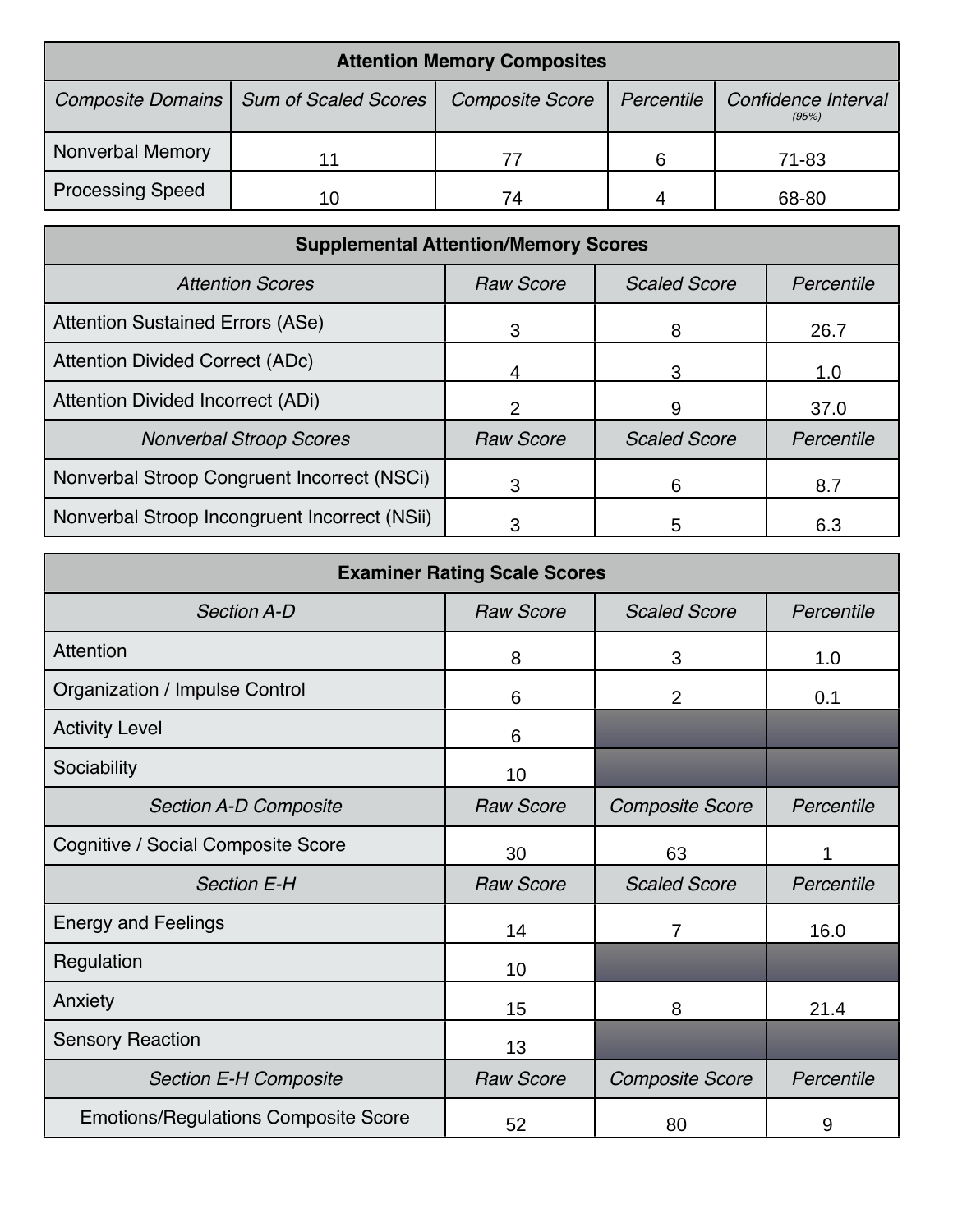| <b>Growth Profile Scores</b>    |                                               |                     |  |  |  |
|---------------------------------|-----------------------------------------------|---------------------|--|--|--|
| <b>Cognitive Subtests</b>       | <b>Standard Error of Measurement</b><br>(SEM) | <b>Growth Score</b> |  |  |  |
| Nonverbal IQ (NVIQ)             | 3                                             | 465                 |  |  |  |
| Figure Ground (FG)              | 8                                             | 463                 |  |  |  |
| Form Completion (FC)            | 8                                             | 420                 |  |  |  |
| Classification / Analogies (CA) | 7                                             | 449                 |  |  |  |
| Sequential Order (SO)           | 5                                             | 471                 |  |  |  |
| Visual Patterns (VP)            |                                               | --                  |  |  |  |
| <b>Memory Subtests</b>          | <b>Standard Error of Measurement</b><br>(SEM) | <b>Growth Score</b> |  |  |  |
| Nonverbal Memory (NVm)          | 5                                             | 453                 |  |  |  |
| Forward Memory (FM)             | 6                                             | 459                 |  |  |  |
| Reverse Memory (RM)             | 9                                             | 456                 |  |  |  |

| <b>Growth Score Age Equivalents</b> |                       |  |  |  |  |
|-------------------------------------|-----------------------|--|--|--|--|
| <b>Growth Scale</b>                 | <b>Age Equivalent</b> |  |  |  |  |
| Cognitive Growth Scale              | $4-6$                 |  |  |  |  |
| Memory Growth Scale                 | $4-6$                 |  |  |  |  |

| <b>Cognitive and Attention/Memory Score Differences</b> |                   |                       |            |                 |  |  |
|---------------------------------------------------------|-------------------|-----------------------|------------|-----------------|--|--|
| <b>Subtest Group</b>                                    | <b>Difference</b> | <b>Critical Value</b> | Percentile | Significance    |  |  |
| Nonverbal IQ vs Nonverbal Memory                        | 5                 | 9.02                  | 74.4       | Not Significant |  |  |
| Nonverbal IQ vs Processing Speed                        | C                 | 11.66                 | 93.8       | Not Significant |  |  |
| Nonverbal Memory vs Processing Speed                    | າ                 | 11.87                 | 84.4       | Not Significant |  |  |

| <b>Scatter Indices</b>     |                      |                                |  |  |  |  |
|----------------------------|----------------------|--------------------------------|--|--|--|--|
| <b>Battery</b>             | <b>Scatter Value</b> | <b>Frequency of Occurrence</b> |  |  |  |  |
| Cognitive Battery          |                      | 58.9                           |  |  |  |  |
| Attention / Memory Battery |                      | 77.5                           |  |  |  |  |